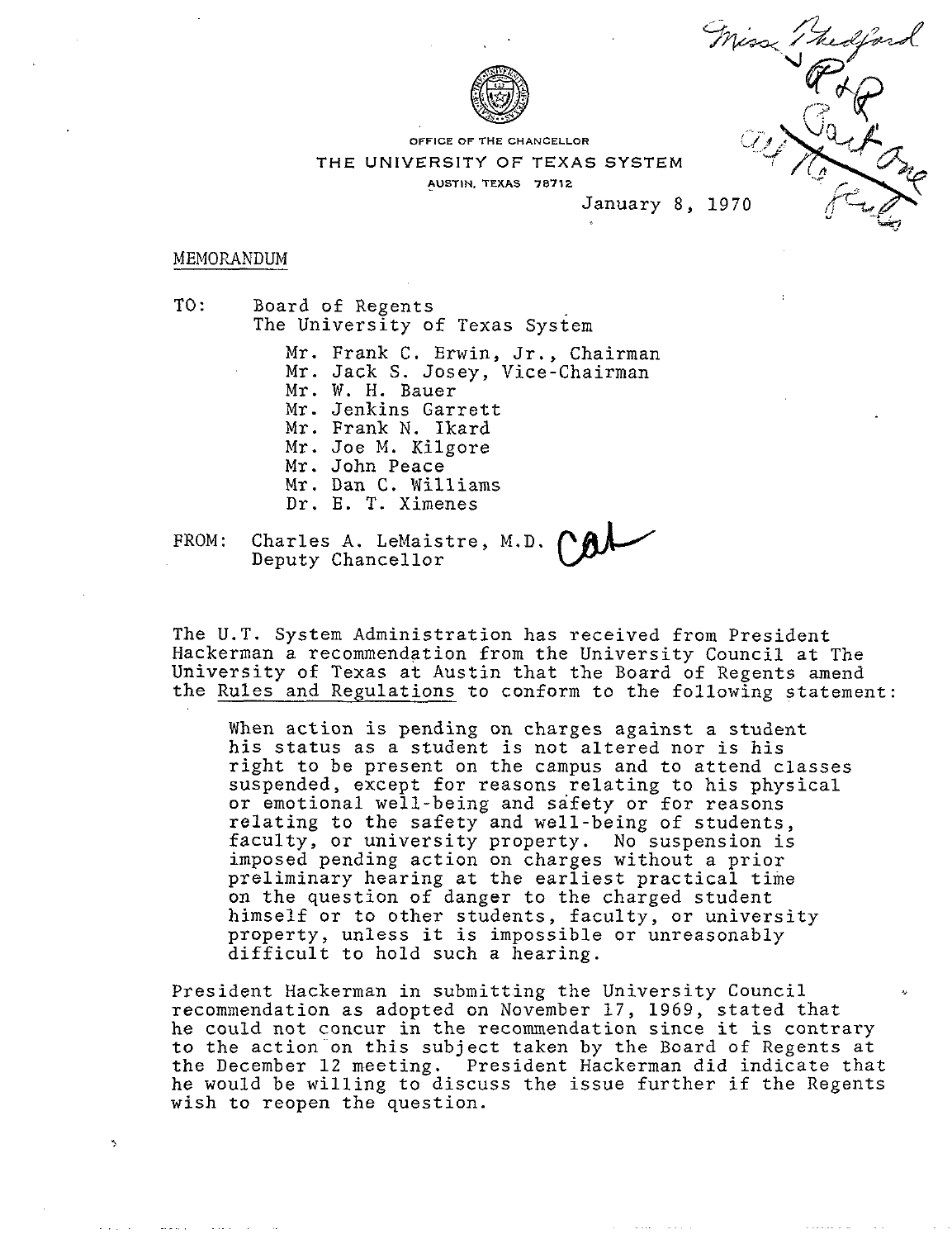Memorandum to Board of Regents Page 2 January 8, 1970

Dr. McKetta has informed President Hackerman that insofar as the U.T. System Administration is concerned, the University Council's recommendation will be carried no further, officially since it has not been recommended by President Hackerman. I concur in Dr. McKetta's. position, and at Dr. McKetta's suggestion, I am transmitting this material to you for information purposes only.

 $nn$ 

CC: Dr. John J. McKetta Miss Betty Anne Thedford Mr. Richard Gibson Dr. Kenneth Ashworth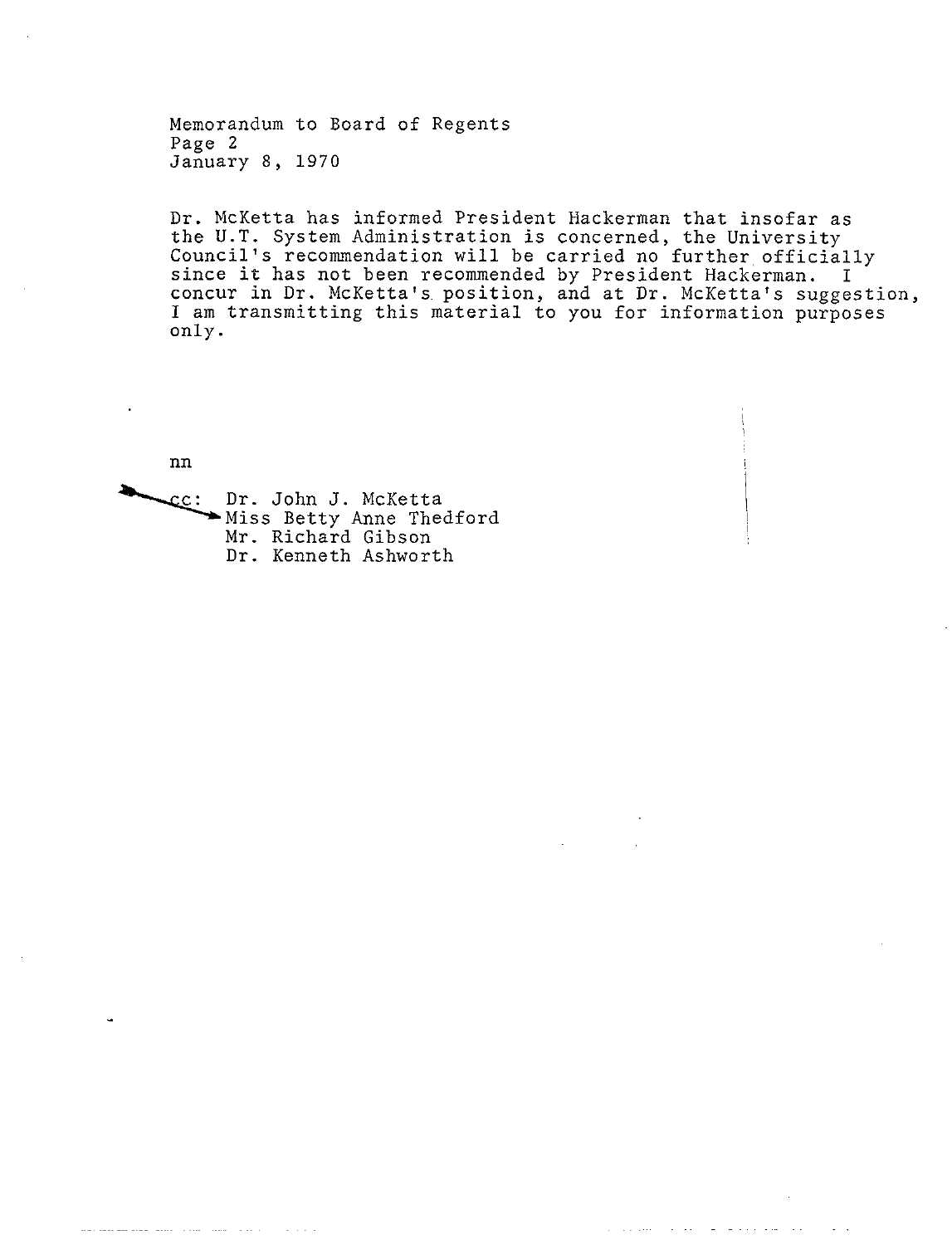# THE UNIVERSITY OF TEXAS SYSTEM OFFICE OF ACADEMIC AFFAIRS *Inter-Office Aemorandum*

- TO: Dr. Norman Hackerman
- PROM: John McKetta

 $\lambda$ 

- DATE: December 29, 1969
- SUBJECT: Recommendation of Faculty Senate

Dear Norman:

Thank you for sending me recommendations of the Faculty Senate which was approved by the University Council on November 17, 1969. Since you do not recommend the Faculty Senate's recommendation, this office will not carry this any further officially. I am sending a copy of the recommendation of the Faculty Senate and your letter to the Board of Regents for information purposes only.

Yours,

Original formed as وتدب ومحاب مستشفات بالطفيف كا  $JJM$ 

JJM:rc cc: Dr. C. A. LeMaistre Dr. K. H. Ashworth

and a strategic control of the state

المستحجب للمحاول والمستندر الانجاد والمحا

Blind Note:

Dear Ken: Please get this to the Board of Regents.

 $\sim 100$  km s  $^{-1}$ 

in the experimental department of the experiment

المنفرات الماليك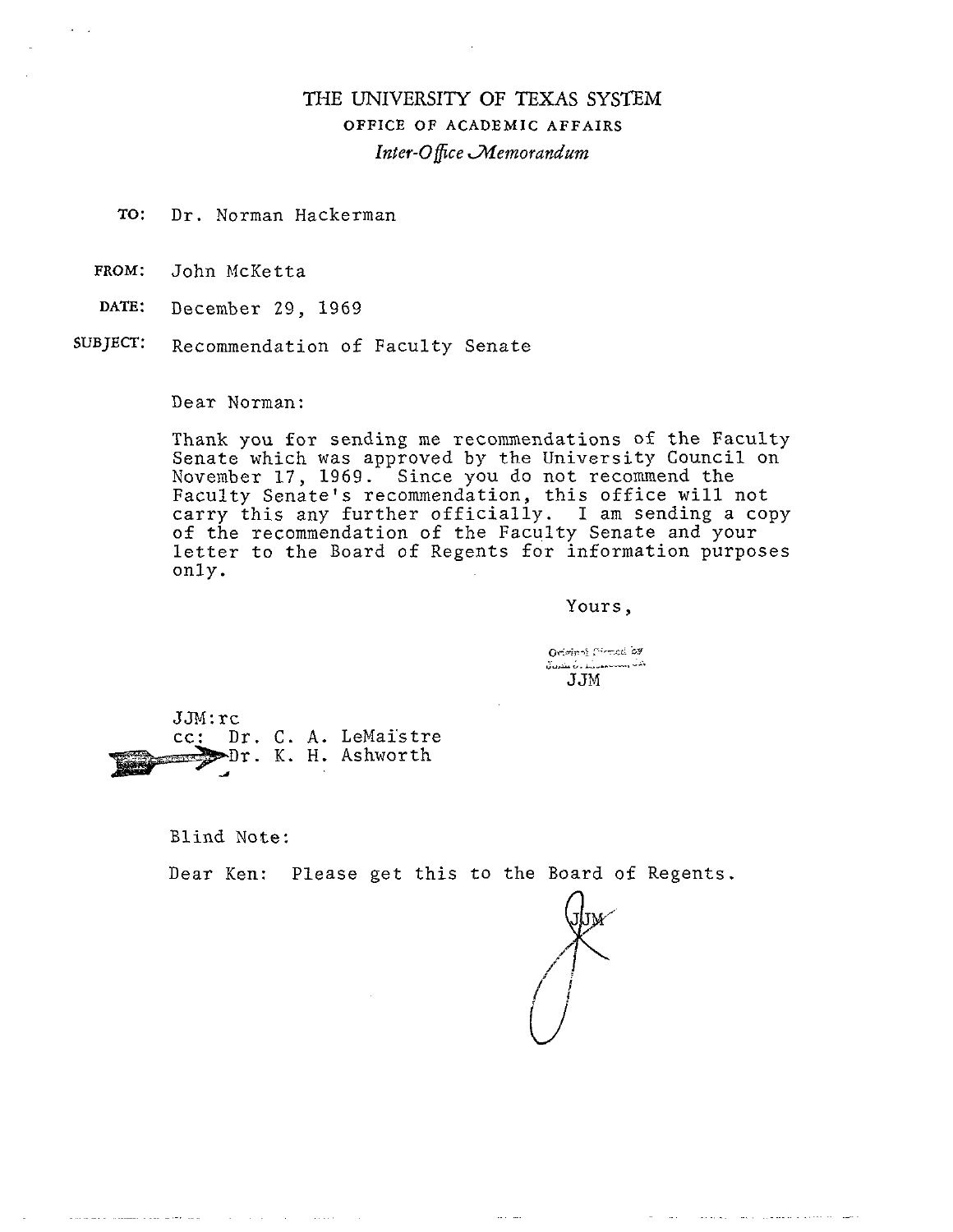

**EVALUATE UNIVERSITY OF TEXAS AT AUSTIN AUSTIN, TEXAS 78712** 

December 15, 1969

Dr. John *3.* McKetta Executive Vice Chancellor for Academic **Affa**  The University of Texas System

Dear Johnny:

Enclosed is a recommendation of the Faculty Senate which was approved by the University Council on November 17, 1969. It obviously is contrary to the very recent action of the Regents, and because of that I cannot recommend it. If the Regents wish to reopen this question, I will be glad to discuss it with them.

SincereJy yours,

Norman Hackerman

**NH: jl** 

الريبين والمحافظ والمستحد

cc: Mr. Eugene Nelson<br>encl.<br>pushed as who is not the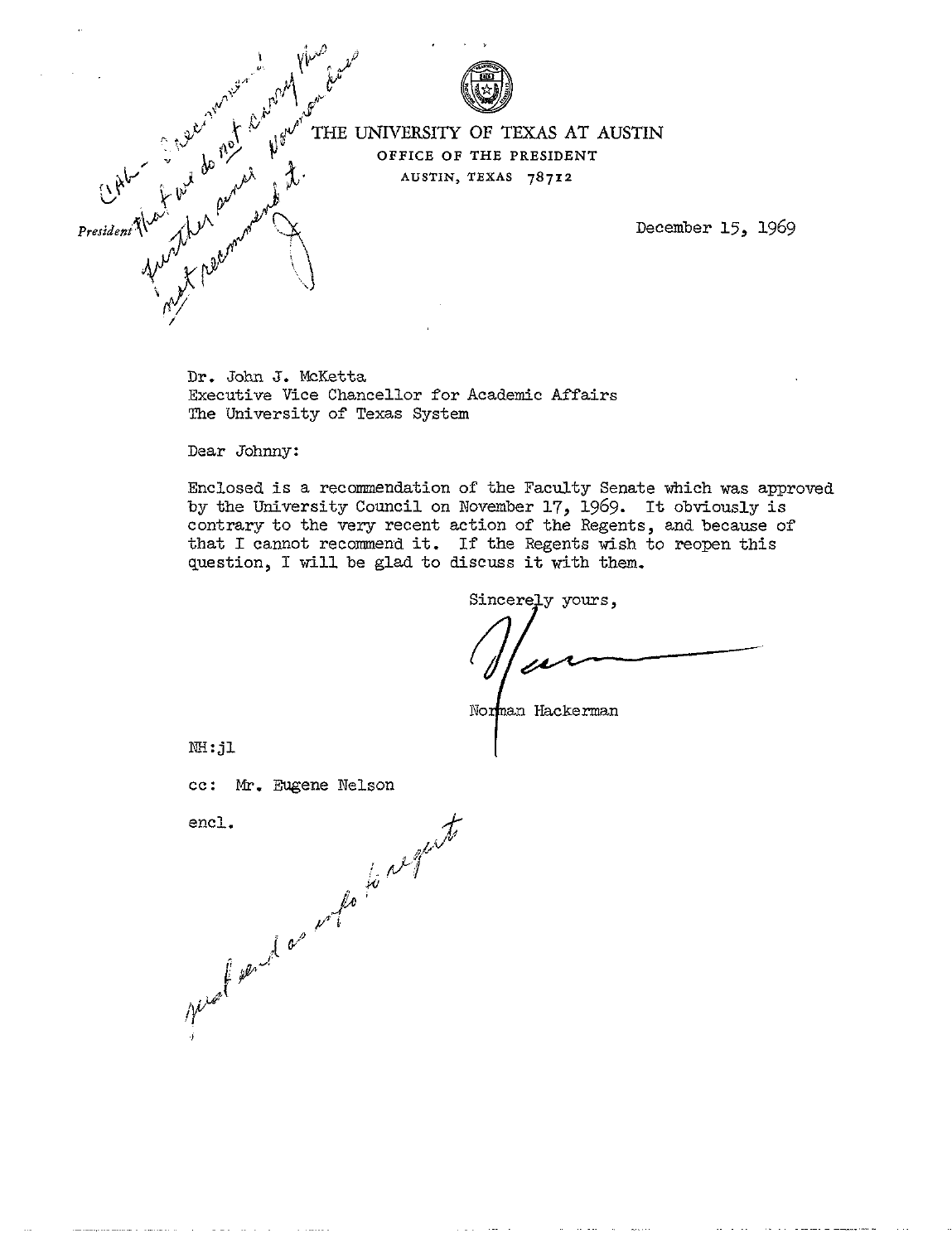#### AMENDED RULE ON SUSPENSION OF STUDENTS PENDING A HEARING

The Faculty Senate has filed with the Secretary of the University Council the recommendation published below. The Secretary has classified this DOCUMENTS AND PROCEEDINGS ON AMENDED RULE ON SUSPENSION OF<br>The Faculty Senate has filed with<br>the recommendation published below. The<br>recommendation to be <u>minor</u> legislation.<br>Notice is hereby given that this l

Notice is hereby given that this legislation will be presented to the University Council for consideration at its meeting of November 17, 1969.

The University Council<br>The University Council

## RECOMMENDATION OF FACULTY SENATE

It is recommended that the Rules of the Board of Regents of the University of Texas System and the Institutional Rules of the University of Texas at Austin be amended in all appropriate places to add the following language and to delete all language inconsistent with it:

When action is pending on charges against a student his status as a student is not altered nor is his right to be present on the campus and to attend classes suspended, except for reasons relating to his physical or emotional well-being and safety or for reasons relating to the safety and well-being of students, faculty, or university property. No suspension is imposed pending action on charges without a prior preliminary hearing at the earliest practical time on the question of danger to the charged student himself or to other students, faculty, or university property, unless it is impossible or unreasonably difficult to hold such a hearing.

The recommended language is consistent with the Joint Statement on Rights and Freedoms of Students by the Association of University Professors, The National Student Association, The National Association of Student Personnel Administrators, The National Associationsof Women Deans and Counsellors, and the American Association of Higher Education. Further, it has been held to be "entitled to recognition as an essential ingredient of the procedural due process guaranteed by the Fourteenth Amendment" by the United States District Court for the Western District of Wisconsin in Stricklin v. Regents of the University of Wisconsin, 297 F. Supp. 416 (1969).

#### \*\*\*\*\*\*\*\*\*\*\*\*\*

## RECOMMENDATION TO ADD THE CHAIRMAN OF THE FACULTY SENATE TO THE ADMINISTRATIVE COMMITTEE

The Secretary of the University Council has received from Mr. Allen Smith, a member of the University Council, the following recommendation published below, November 12, 1969.

### RECOMMENDATION OF MR. SMITH

It is also recommended that the membership of the Administrative Committee of the University Council include the Chairman of the Faculty Senate as ex officio.

Filed witb the Secretary of the University Council by the Faculty Senate, November 12, 1969.

Distributed among the members of the University Council by the University Stenographic Bureau, November 14, 1969.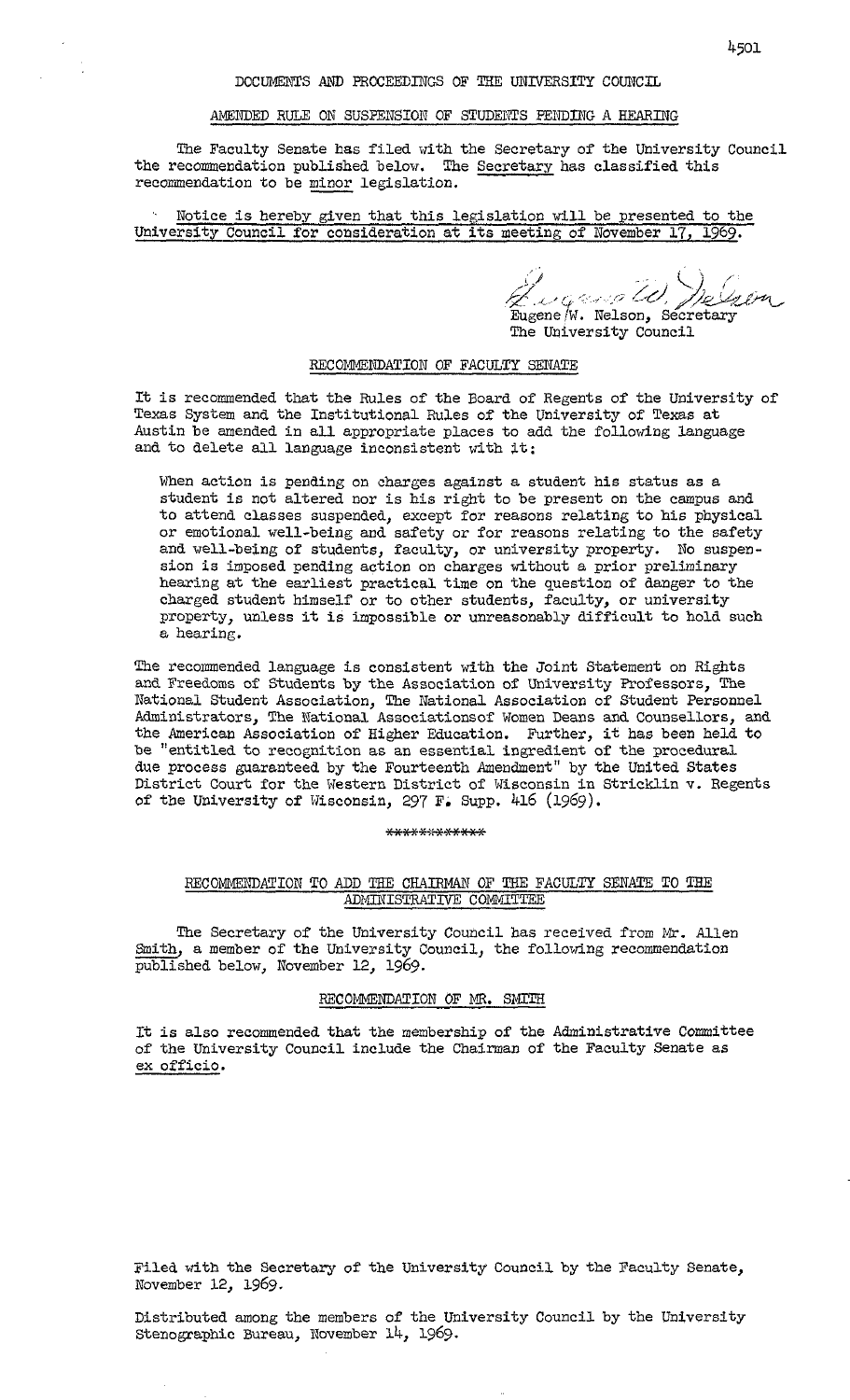A<br>Rules<br>5.11 follows: Rules and Regulations by adding a Subsection 7.5 to read as<br>
follows:<br>
<u>7.5 The Board of Regents of The University of Texas System</u><br>
<u>recognizes and affirms the right of a member of the</u> Amend Section 7 of Chapter **I11** of Part One of the Rege

The Board of Regents of The University of Texas System recognizes and affirms the right of a member of the faculty or staff to participate in political activities so long as such political activities do not interfere with the discharge of the duties and responsibilities that he owes to The University of Texas System or any of its component institutions and so long as such political activities do not involve The University of Texas System or its component institutions in partisan lcs (See Section 7.3). With the interest of The University of Texas System or its component institutions being given first consideration. a leave of absence without pay may--but need not--be granted to a member **of** the faculty or staff (See Section 16). However. it would be inappropriate for a leave of absence without pay to be granted primarily to permit a member of the faculty or staff of The University of Texas System or of the duties and responsibilities that he owes to institutions, he should voluntarily terminate his<br>employment by the University. On the other hand, if<br>the faculty or staff member does not voluntarily the £acuity or staff member does not voluntarilv terminate his employment by the Universitv and if the faculty or staff member's superior officer. such as the institutional head, the Chancellor, or the Board of Regents, finds that the facultv or staff member's political activity does in fact interfere with the discharge of the duties and responsibilities that he owes to The University of Texas System or any of its component institutions, the institutional head. the Chancellor. or the Board of Regents shall terminate his employment by the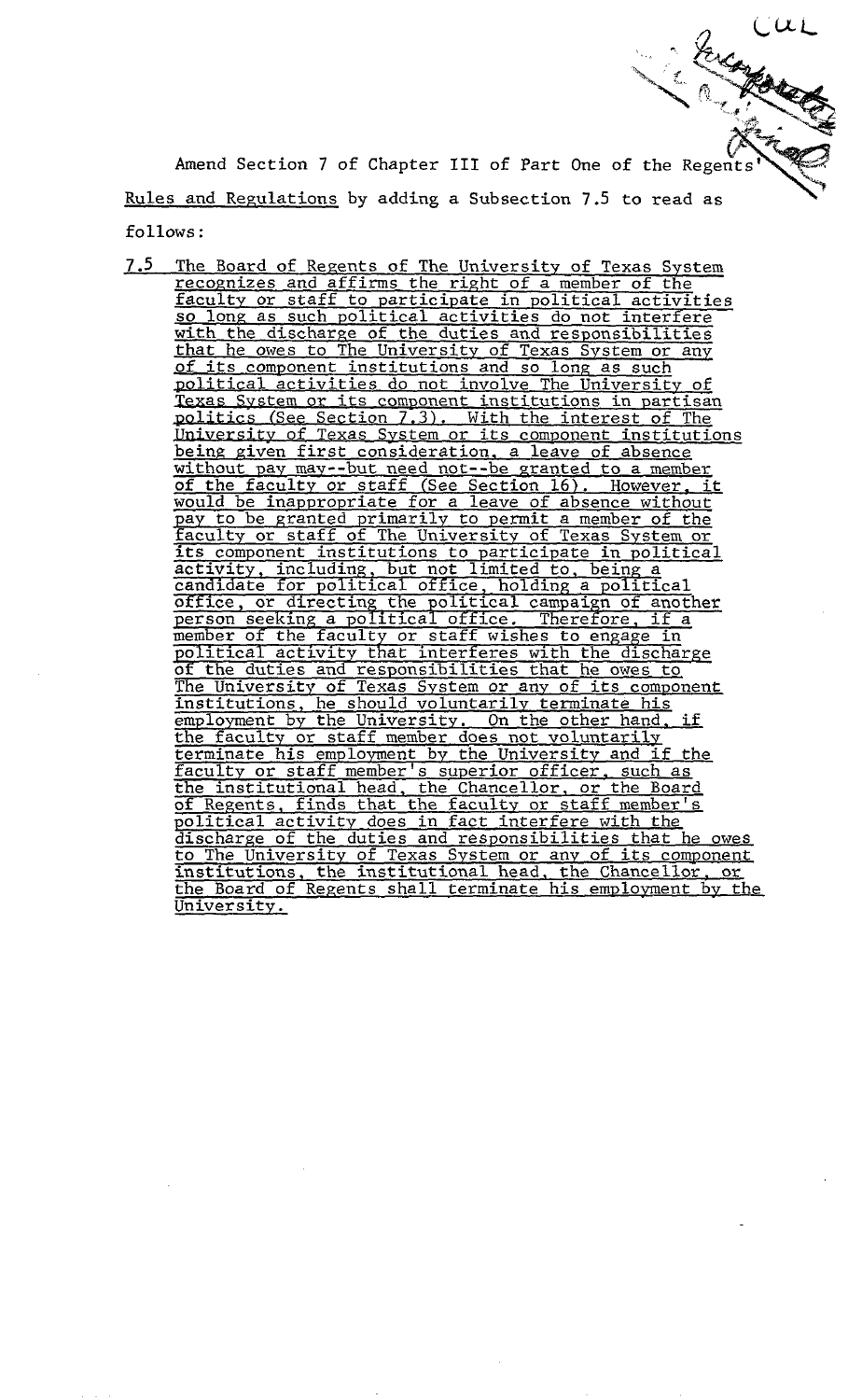$46 - M - 68$ 



**THE UNIVERSITY OF TEXAS SYSTEM BOARD OF REGENTS** 

BETTY ANNE THEDFORD, SECRETARY BOX N. UNIVERSITY STATION AUSTIN, TEXAS 78712

August 15, 1969

# TO MEMBERS OF THE BOARD OF REGENTS

Chairman Erwin Vice -Chairman Josey Regent Bauer Regent Garrett Regent Ikard Regent Kilgore Regent Peace Regent Williams Regent Ximenes

SUBJECT: Telephone Poll With Respect To Regents' Rules and Regulations, Part One: Amendment

Gentlemen:

and compared with a state of the contract of the

In compliance with Chairman Erwin's letter to you under date of August 13, 1969, with respect to an amendment to Chapter VI, Section 3, Part One of the Regents' Rules and Regulations, I polled the members of the Board of Regents, only eight of whom I could contact. All eight voted "YES." Thus, the amendment as set out on the attached page was adopted.

This will be reported as an interim action at the September 12 meeting in Dallas.

Sincerely yours,

Betty Anne Thedford

T:jt Xc : Deputy Chancellor LeMaistre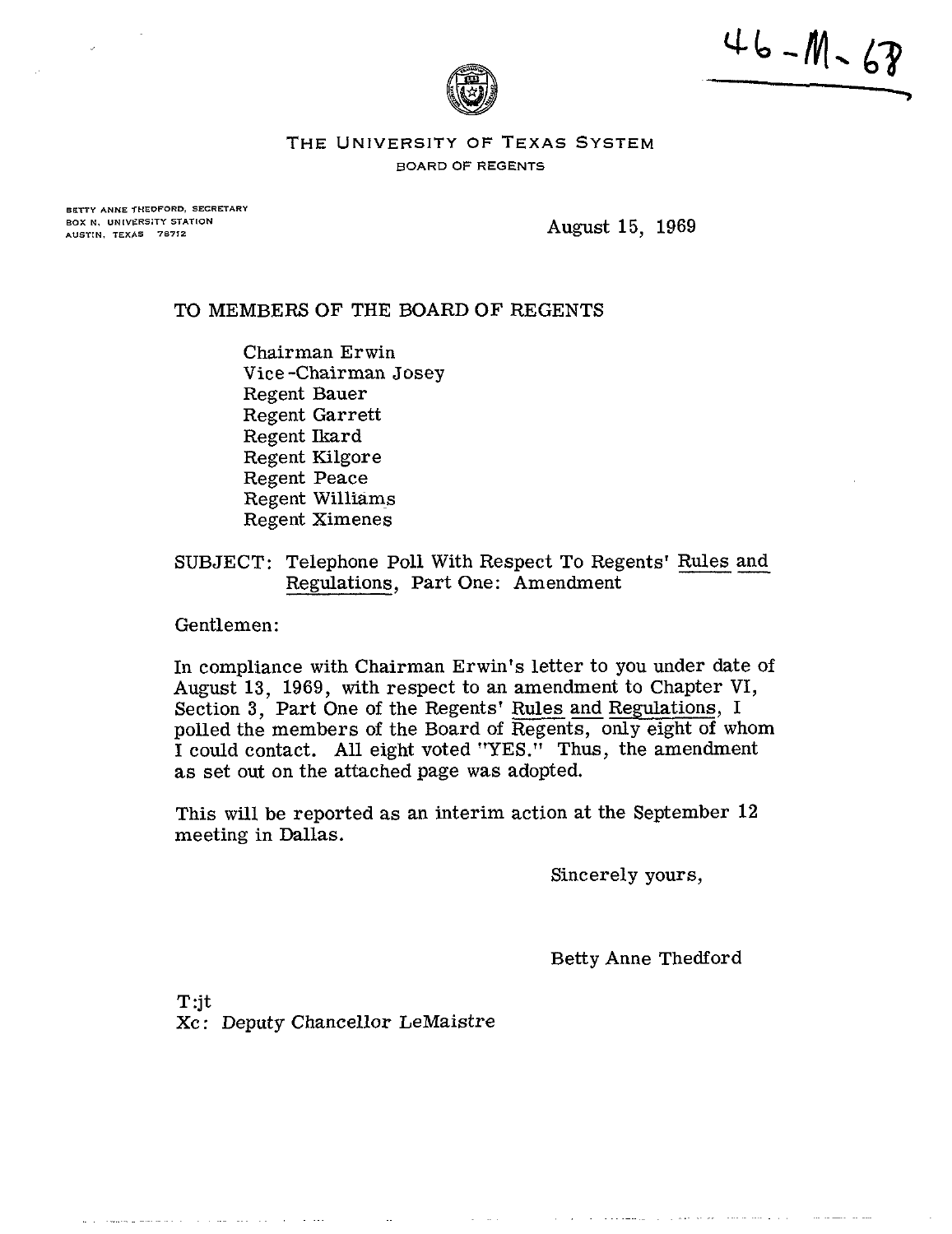Amend Section 3, Chapter **a,** Part One, Regents' Rules and Regulations, by adding a new Subsection 3.(18); the new Subsection 3.(18) reads as follows:

3.(18) Pursuant to the authority conferred upon the Board of Regents of The University of Texas System by Chapter 80, Acts of the 60th Legislature, Regular Session, 1967 (Article 2919j, Vernon's Texas Civil Statutes), and in order to protect the safety and welfare of students and employees of the component institutions of the System and to protect the property of the System, it is hereby declared that it shall be unlawful for any person to enter, walk, run, lie, play, remain, or be in the water of any fountain or other artificial body of water located on the campus of any component institution of The University of Texas System unless such person shall have theretofore been granted permission by the administrative head of that institution to enter, remain, or be in such water.

> It shall further be unlawful for any person to dump, throw, place, or cause to be placed any material, object, trash, waste, or debris in the water of any fountain or other artificial body of water located on the campus of any component institution of The University of Texas System.

It shall also be unlawful for any person to damage, deface, or remove any portion of any fountain, monument, or memorial located on the campus of any component institution of The University of Texas System.

Any person who violates any portion of this regulation shall upon conviction thereof be punished by a fine of not more than \$200.

Any student of a component institution who violates any portion of this regulation shall, in addition to the penalty prescribed in the last preceding section, be subject to discipline, including expulsion, by the institution.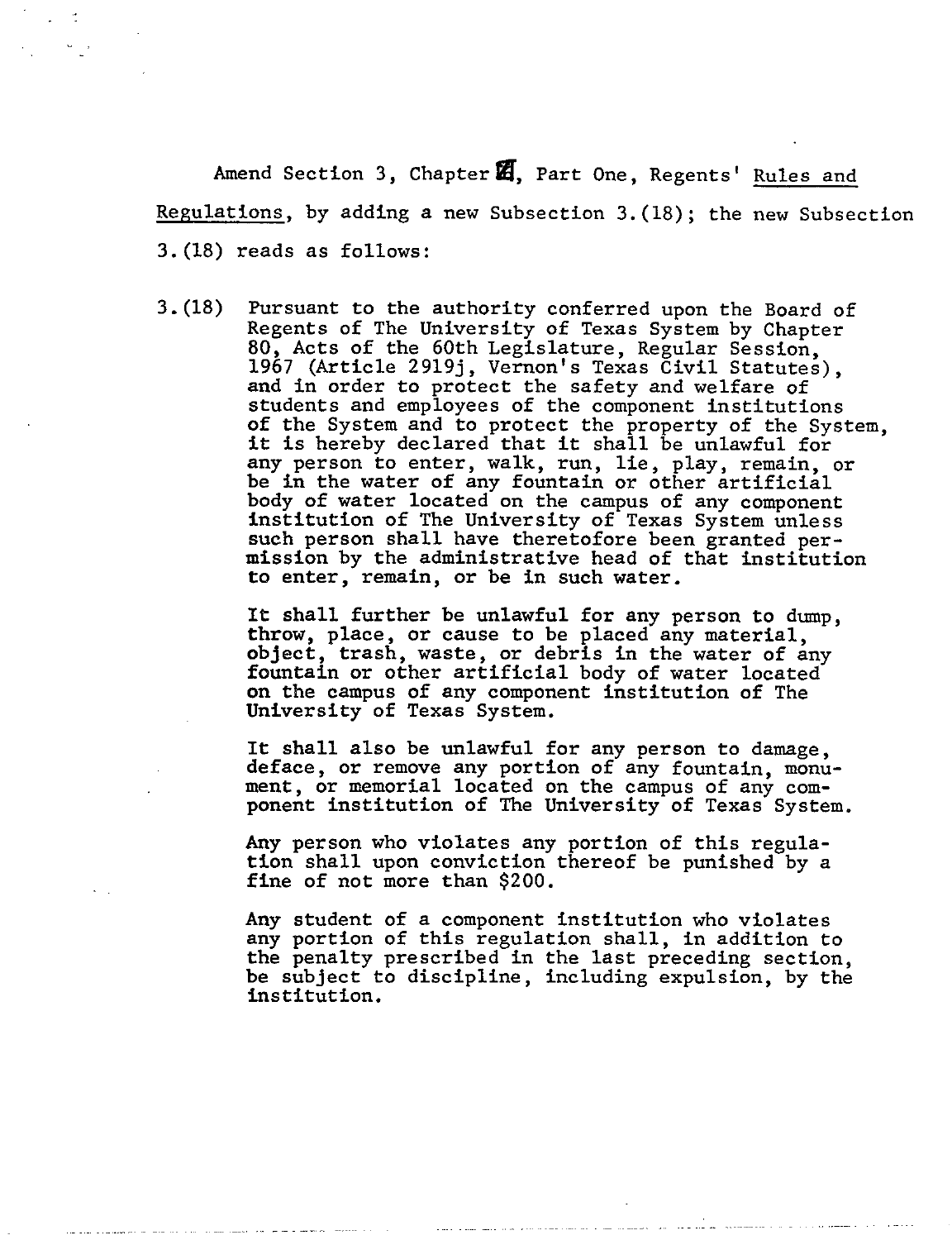

 $46 - 11 - 68$ 

**THE UNIVERSITY OF TEXAS SYSTEM BOARD OF REGENTS** 

**FRANK C. ERWIN. JR., CHAIRMAN 900 BROWN BUlLDiNC AUSTIN. TEXAS 78701** 

August 13, 1969

# TO MEMBERS OF THE BOARD OF REGENTS

Gentlemen:

The U. T. Austin Administration is having an increasingly difficult time in dealing with students and others who insist on treating the new fountain in the east mall as if it were a combination swimming pool and garbage dump. In fact, last Saturday night vandals literally tore the lights out of the metaI receptacles.

Therefore, the Administration requests that we adopt immediately the enclosed regulation which has been prepared by the University's Law Office. This regulation, when adopted, will give the University police the authority to make arrests if that becomes necessary.

Please read this regulation as soon as you receive this letter, because I am asking Miss Thedford to telephone you tomorrow and try to get approval from at least six members of the Board so that we can put the regulation into immediate effect.

Sincerely,

Frank C. Erwin, Jr.



Dictated but not read Enclosure<br>Xc: Dr. Dr. Ransom

Dr. LeMaistre Dr. Hackerman Mr. Walker Mr. Gibson Mr. Colvin

 $\sum_{i=1}^{n}$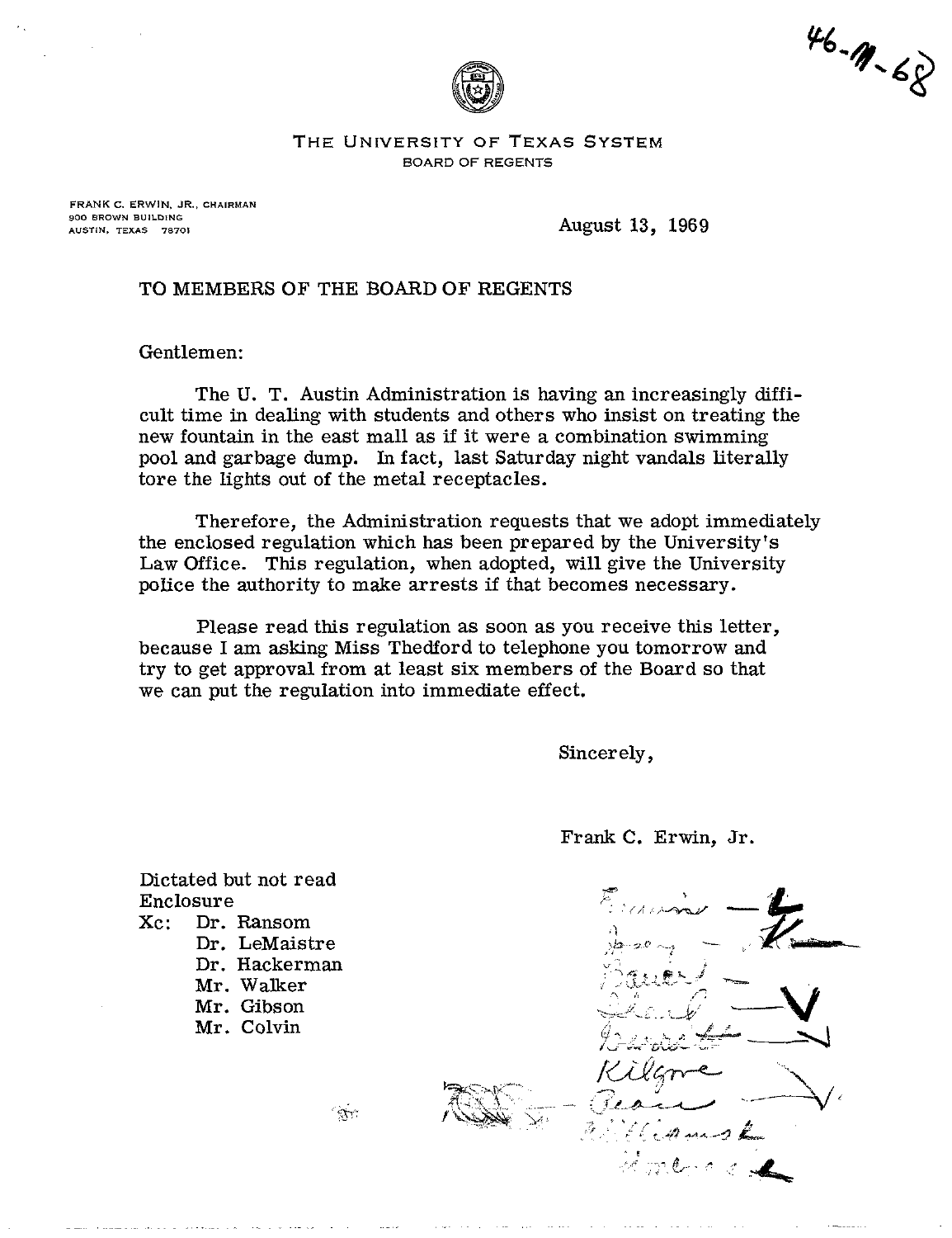Amend Section 3, Chapter 6, Part One, Regents' Rules and Regulations, by adding a new Subsection 3.(18); the new Subsection 3.(18) reads as follows:

3.(18) Pursuant to the authority conferred upon the Board of Regents of The University of Texas System by Chapter 80, Acts of the 60th Legislature, Regular Session, 1967 (Article 2919j, Vernon's Texas Civil Statutes), and in order to protect the safety and welfare of students and employees of the component institutions of the System and to protect the property of the System, it is hereby declared that it shall be unlawful for any person to enter, walk, run, lie, play, remain, or be in the water of any fountain or other artificial body of water located on the campus of any component institution of The Untversity of Texas System unless such person shall have theretofore been granted permission by the administrative head of that institution to enter, remain, or be in such water.

> It shall further be unlawful for any person to dump, throw, place, or cause to be placed any material, object, trash, waste, or debris in the water of any fountain or other artificial body of water located on the campus of any component institution of The University of Texas System.

It shall also be unlawful for any person to damage, deface, or remove any portion of any fountain, monument, or memorial located on the campus of any component institution of The University of Texas System.

Any person who violates any portion of this regulation shall upon conviction thereof be punished by a fine of not more than \$200.

Any student of a component institution who violates any portion of this regulation shall, in addition to the penalty prescribed in the last preceding section, be subject to discipline, including expulsion, by the institution.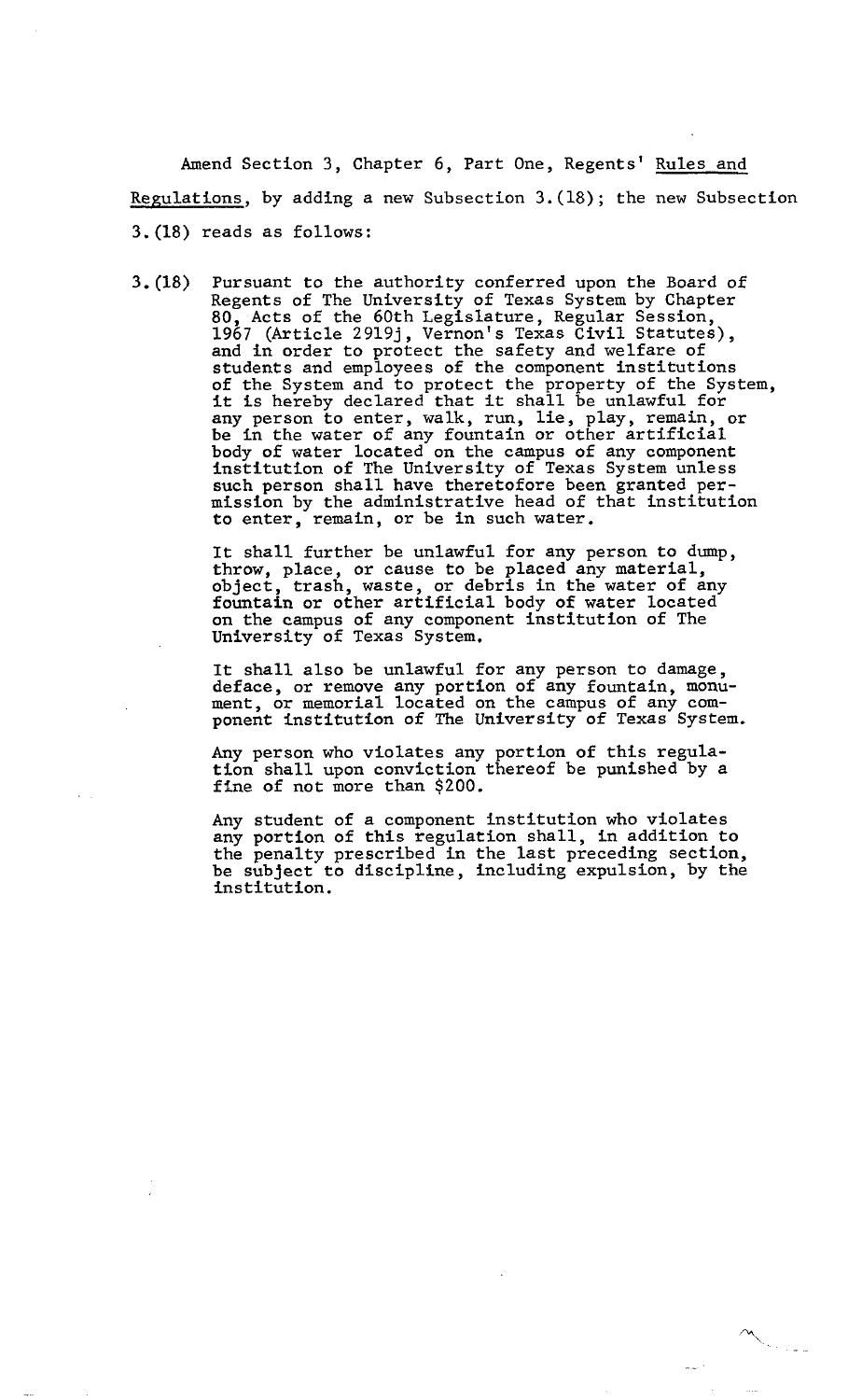Amend Section 4 of Chapter VI of Part One of the Regents' Amend Section 4 of Chapter VI of Part One of the Regents<br>Rules and Regulations by adding a Subsection 4.9 to read<br>as follows: as follows:

4.9 A registered student organization whose registered status<br>has been cancelled by the institutional head pursuant to<br>Subsection 6.13 of Section 6 of this chapter or Subsection<br>4.73 of Section 4 of this chapter may apply

 $\mathcal{F} \in \mathcal{F}(\mathcal{H}_{\text{cusp}})$ 

 $\frac{1}{2}$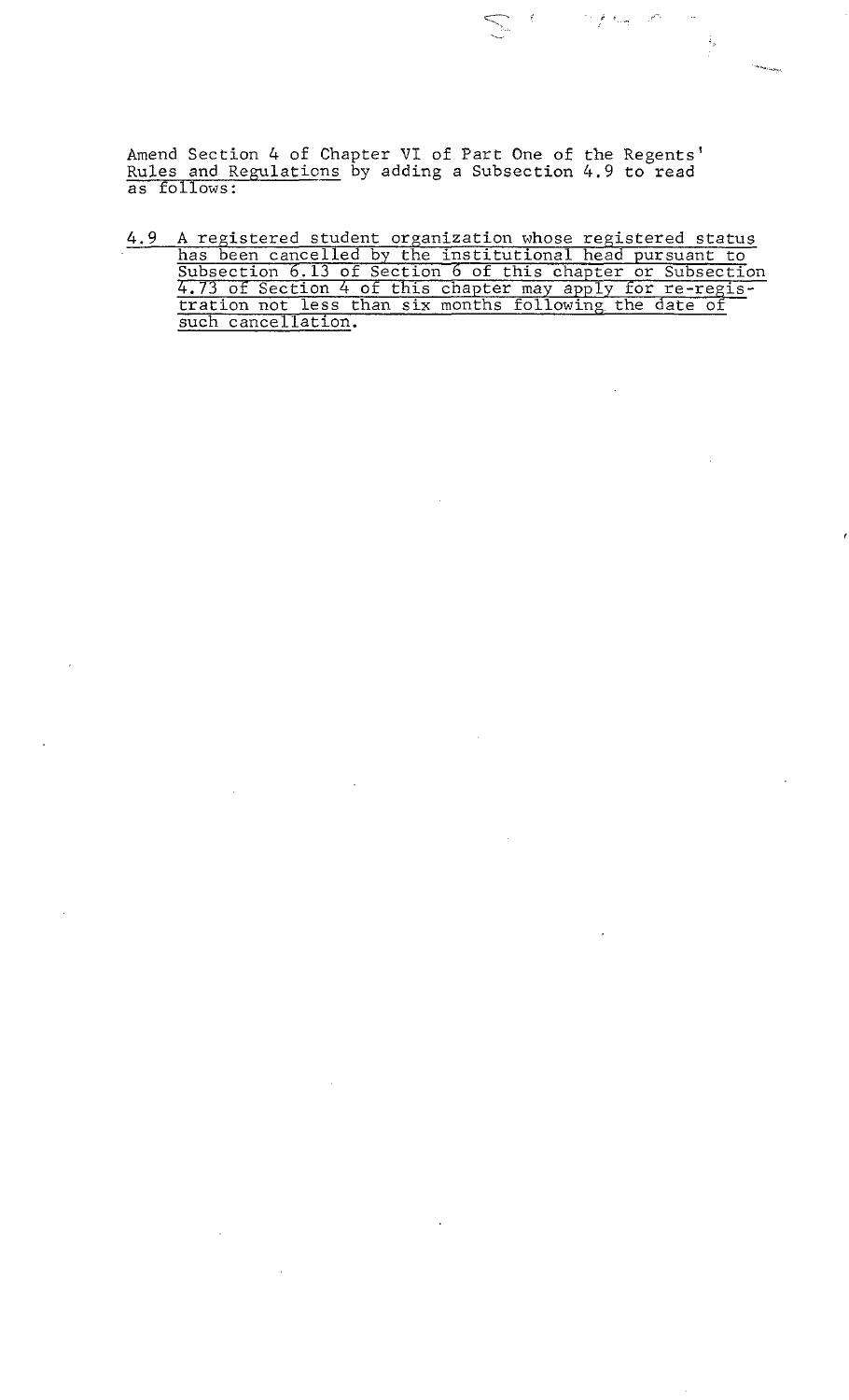Amend Subsection 4.73 of Section 4 of Chapter VI of Part One of the Regents' Rules and Regulations to read as follows:

4.73 At the beginning of each semester, each registered student organization or group must file with the appropriate institutional officer an affidavit stating that the organization or group does not, and will not during the semester, have as a member any person who is not either a student or a member of the faculty or staff of the institution. If an organization or group fails or refuses to file the required affidavit, or if, after such reasonable investigation as the institutional head shall deem appropriate (which investigation shall afford the accused registered organization or group ever Investigation as the instructional head shart doem<br>appropriate (which investigation shall afford the<br>accused registered to it by the due process clauses of<br>the United States and Texas Constitutions [A REASON-ABLE OPPORTUNITY TO APPEAR AND ANSWER THE CHARGES AGAINST IT]), the institutional head shall during the semester find that the affidavit is or has become false, and that the organization or group does, in fact, have as a member a person who is not either a student or a member of the faculty or staff of the institution, the institutional head shall immediately cancel the registered status of the organization or group and shall deny to the organization or group any and all privileges to which it would otherwise be entitled as a registered student organization or group. [THE ORGANIZA-TION OR GROUP MAY THEREAFTER APPLY FOR REGISTRATION IF IT BECOMES ELIGIBLE TO DO SO.]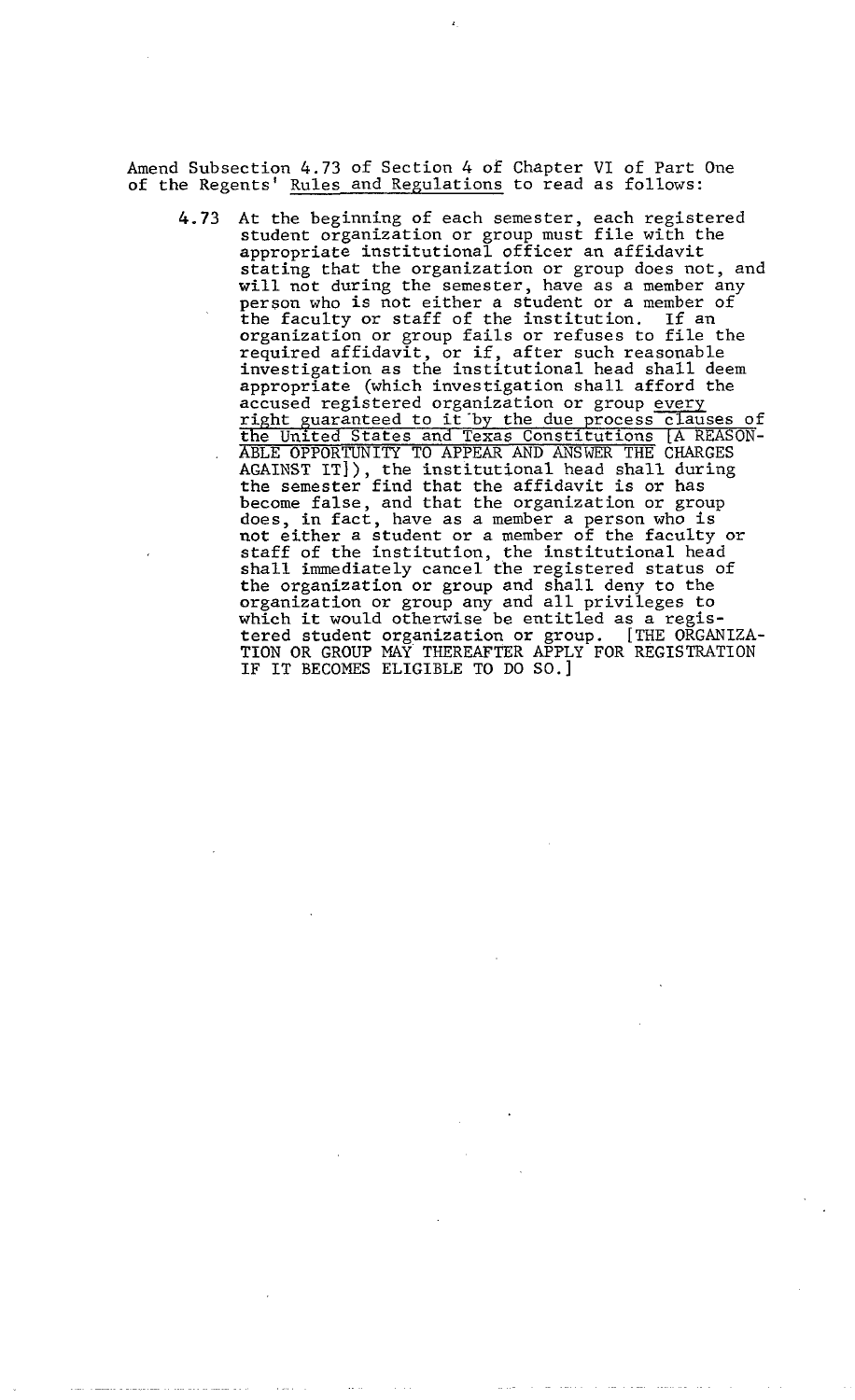Amend Subsection 6.13 of Section 6 of Chapter VI of Part One of the Regents' Rules and Repulations to read as follows:

6.13 Use of Physical Facilities of the University by Registered Student Organizations.--Registered student organizations may use an institution's buildings and/or grounds in compliance with reasonable and nondiscriminatory institutional regulations that shall specify the procedures under which such organizations may reserve the institution's buildings and/or grounds for their use; provided, however, that a registered student organization shall not reserve or use an institution's buildings for any occasion or event that will be attended by any person who is neither a student nor employee [MORE THAN 3 PERSONS WHO ARE NEITHER STUDENTS NOR EMPLOYEES] of the institution. For the purpose of the foregoing sentence, the following persons shall not be counted as a "person who is neither a student nor employee of the institution:" (1) representatives of bona fide news media who are actively engaged in press, radio, or television coverage of the occasion or event; provided, however, that not more than two representatives of any such newspaper, magazine, publication, radio station, radio network, television station, or television network shall be exempt from the count of persons who are neither students nor employees of the institution; 2) peace officers, as defined in Article 2.13 of the Texas Code of Criminal Procedure, as amended, who are engaged in the performance of their official duties; and (3) persons who are present as bona fide participants in the program or entertainment for the occasion or event, such as speakers, anelists, aides to speakers or panelists, entertainers, etc.; provided, however, that not more than a total of seven such participants shall be exempt from the count of persons who are neither students nor employees of the institution. [MEMBERS OF THE PRESS WHO ARE ACTIVELY ENGAGED IN COVERING THE OCCASION OR EVENT AND PEACE OFFICERS PERFORMING OFFICIAL DUTIES SHALL NOT BE COUNTED AS "PERSONS WHO ARE NEITHER STUDENTS NOR EMPLOYEES OF THE INSTITUTION."] If, after such reasonable investigation as the institutional head shall deem appropriate (which investigation shall afford the accused registered organization every right uaranteed to it by the due process clauses of the United States and Texas Constitutions [A REASONABLE OPPORTUNITY TO APPEAR AND ANSWER THE CHARGES AGAINST IT]), the institutional head shall find that a registered student organization has reserved or used an institution's building for an occasion or event that was, in fact, attended by one or more [MORE THAN 31 persons who were neither students nor employees of the institution within the meaning of this subsection, the institutional head shall immediately cancel the registered status of the organization and shall deny to the organization any and all privileges to which it would otherwise be entitled as a registered student organization. [THE ORGANIZATION MAY THEREAFTER APPLY FOR RE-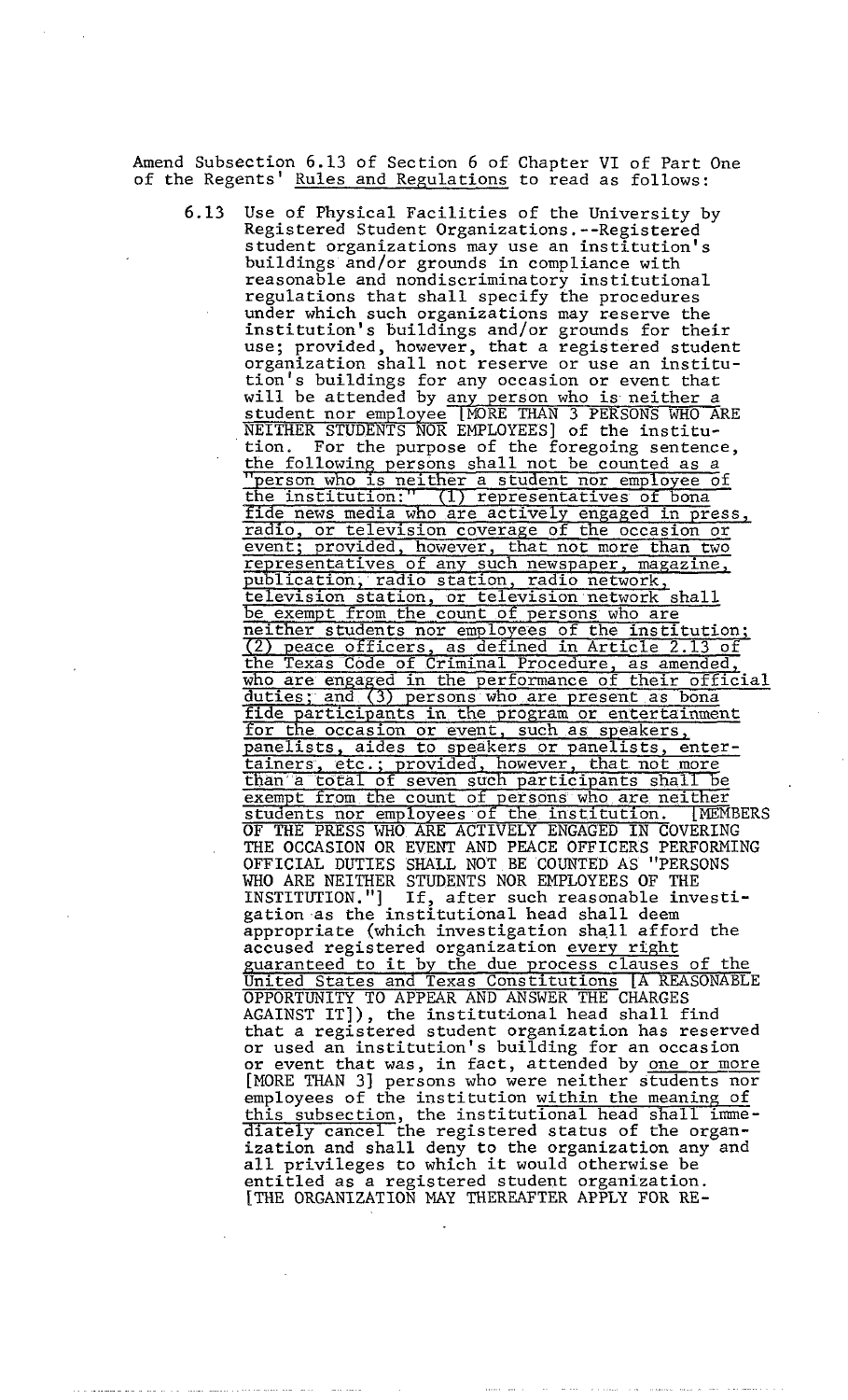**REGISTRATION IF IT BECOMES ELIGIBLE TO DO SO.] Groups of students that are not registered may not use the institution's buildings and/or grounds. Registered student organizations may not enter into joint sponsorship of any on-campus project or program with individuals, groups, or students that are not registered.** 

 $\ddot{\phantom{1}}$ 

 $\sim$ 

 $\omega_{\rm{eff}}$  ,  $\omega_{\rm{eff}}$ 

 $\omega \rightarrow \omega$ 

 $\omega_{\rm{max}}$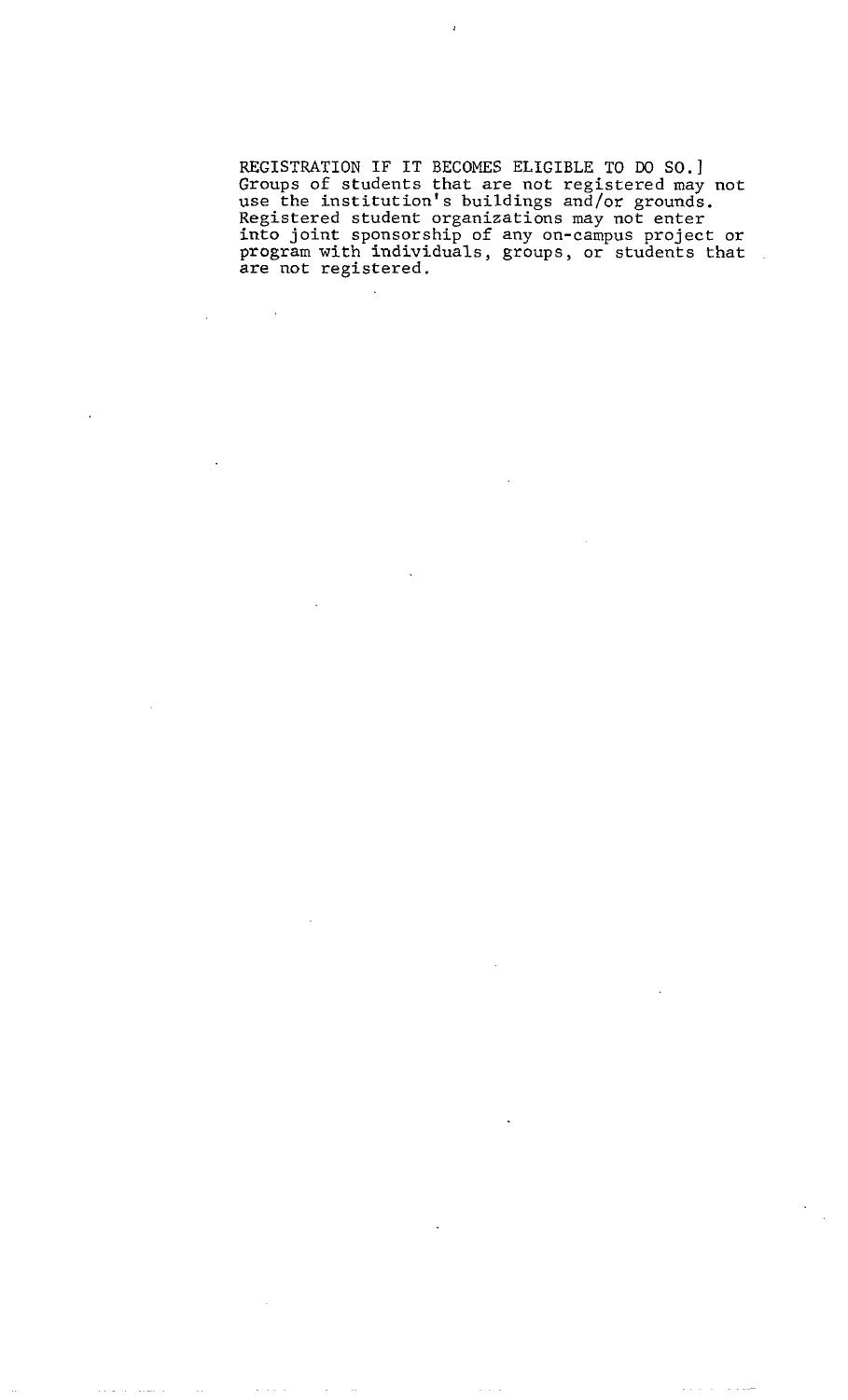Amend Subsection 4.73 of Section 4 of Chapter VI of Part One of the Regents' <u>Rules and Regulations</u> to read as follows:

Handed to this

4.73 At the beginning of each semester, each registered student organization or group must file with the appropriate institutional officer an affidavit stating that the organization or group does not, and will not during the semester, have as a member any person who is not either a student or a member of the faculty or staff of the institution. If an organization or group fails or refuses to file the required affidavit, or if<u>, after such</u> reasonable investigation as the institutional head shall deem appropriate (which investigation shall afford the accused registered organization or group a reasonable opportunity to appear and answer the charges against it), the institutional head shall during the semester find [IT IS DETERMINED AT ANY TIME DURING THE SEMESTER] that the affidavit is or has become false, and that the organization or group does, in fact, have as a member a person who is not either a student or a member of the faculty or staff of the institution, the institutional head [APPROPRIATE INSTITUTIONAL OFFICER] shall immediately cancel the registered status of the organization or group and shall deny to the organization or group any and all privileges to which it would otherwise be entitled as a registered student organization or group. The organization or group may thereafter apply for registration if it becomes eligible to do so.